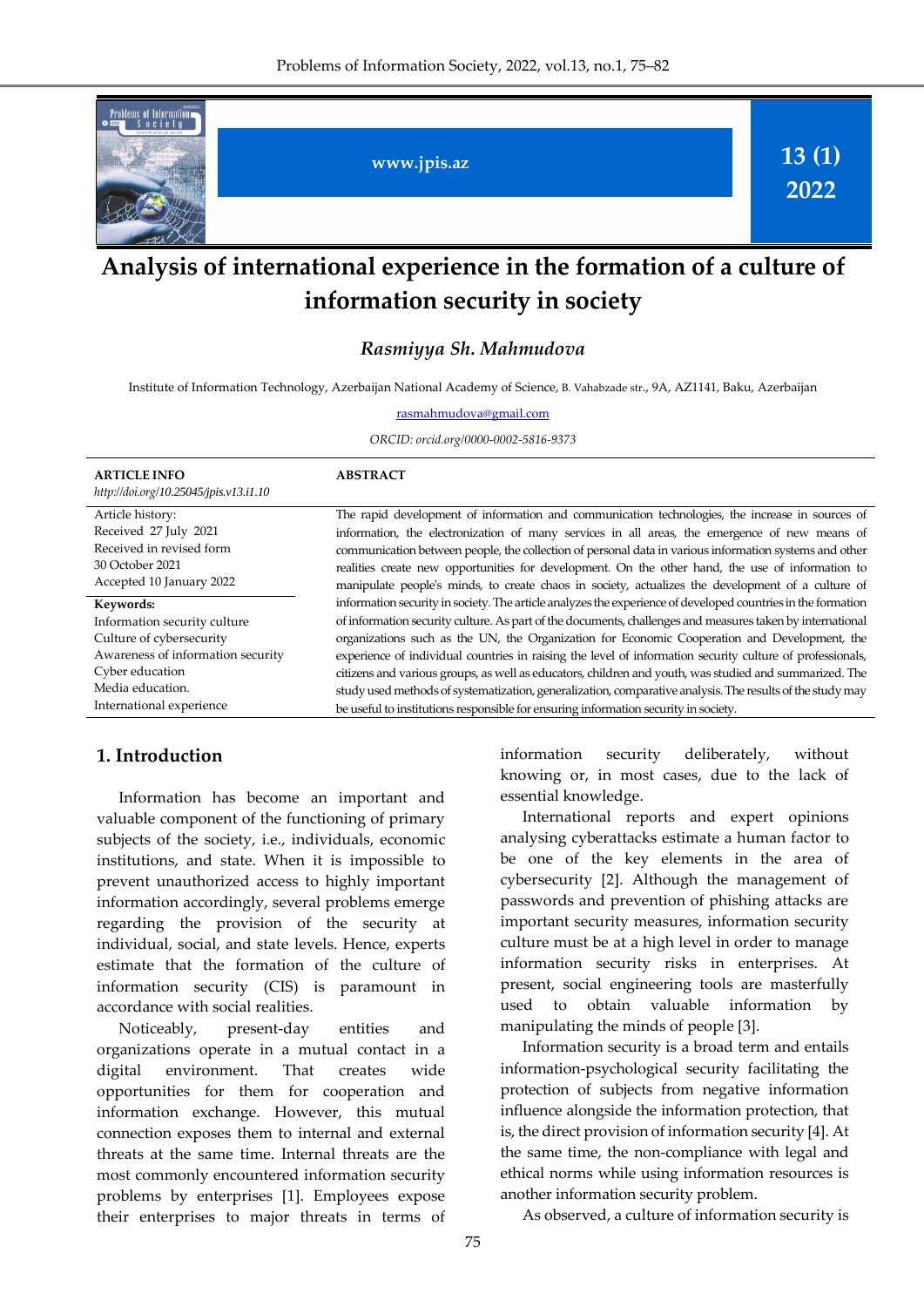the compilation of technological culture, information-psychological culture, and legalethical culture in the field of information security. At present, there are fierce attempts to form global cybersecurity culture in the contemporary world. This enables claiming that the provision of information security has become one of the important global problems of our time. Leading international organizations have contributed greatly to the development of the global cybersecurity culture. The first international organization showing interest in this problem was the United Nations (UN). It is due to the prominent role of CIS in the provision of the international public security. On the other hand, the development issues of information technologies and information exchange have always been in the focus of the UN. For example, The UN General Assembly adopted the declaration "Information freedom: human rights and scientifictechnical development" in 1971. The problems of CIS formation have also been in the focus of the UN that resulted in the adoption of a declaration "Creation of global cybersecurity culture" by the General Assembly on 20 December 2001 [5].

The recommendations "*OECD Guidelines for the Security of Information Systems and Networks: Towards a Culture of Security"* [6] adopted by the Organization of Economic Cooperation and Development (OECD) in 2002 has given an impetus to the formation of CIS in developed countries.

The formation of the CIS becomes a necessity in all segments of population in the environment of widespread use of the internet, high-productivity personal computers, and various mobile devices. The key principles of this culture are represented in the OECD recommendations, and those are "awareness" and "responsibility". In essence, these notions cover:

- awareness all citizens should be aware of the need for the provision of security of information security;
- responsibility all citizens are responsible for the security of information systems.

### **2. Measures to enhance the knowledge and skills of individuals and experts responsible for information security**

Let's attempt to analyze the practice in skill development and assessment in the field of information security provision in economically developed countries, in particular, in the European Union (EU) and the US. The development of skills in

information security bears a systematic character in the EU and is conducted systematically from the design of training programs to the development of skill assessment tools, including self-assessment.

In the EU, the European Network and Information Security Agency (ENISA, from 2019 onwards, The European Cyber-security Agency) established in 2004 is responsible for conducting various training events in the field of information security. One of the main trends of the agency's activity is the support for training and agitation activities for the secure use of information-communication technologies (ICT) in member countries and enhancement of readiness level of EU citizens.

ENISA implements various programs aiming at the enhancement of the awareness regarding information security issues. For example, the "Guidelines for new users: how to enhance the awareness on information security" prepared by the agency in 2010 is a practical guidebook for planning and conducting awareness enhancement programs in information security [7].

Regarding necessary knowledge and skills in this field, the EU recommendations prepared for citizens emphasize cybersecurity risks and related risks, i.e., misinformation, cyberbullying and radicalization. The violation of the information security in the state governance system is deemed a critical risk.

The information security assessment and training are conducted within the framework of all-European trainings (Cyber Europe). These trainings utilize technologies developed by experts specialized in cybersecurity and based on reality modelling.

The scope and systematic character of the works carried out by the EU in terms of the enhancement of digital literacy can be determined by the number of participants (18 transnational corporations, over 300 project developers and over 7 million citizens) as well as by many measures aimed at the application of the Self-reflection on Effective Learning by Fostering the use of Innovative Educational technologies (SELFIE) tool (11 types) [8].

In the United States, the responsibilities of government agencies to train all employees in the basics of information security are defined at the legislative level. The Federal Information Security Management Act (FISMA), Section III of the 2002 e-Government Law, sets out the responsibilities for raising the awareness of all employees working with information systems on information security issues. In accordance with the goals of implementation and evaluation of the information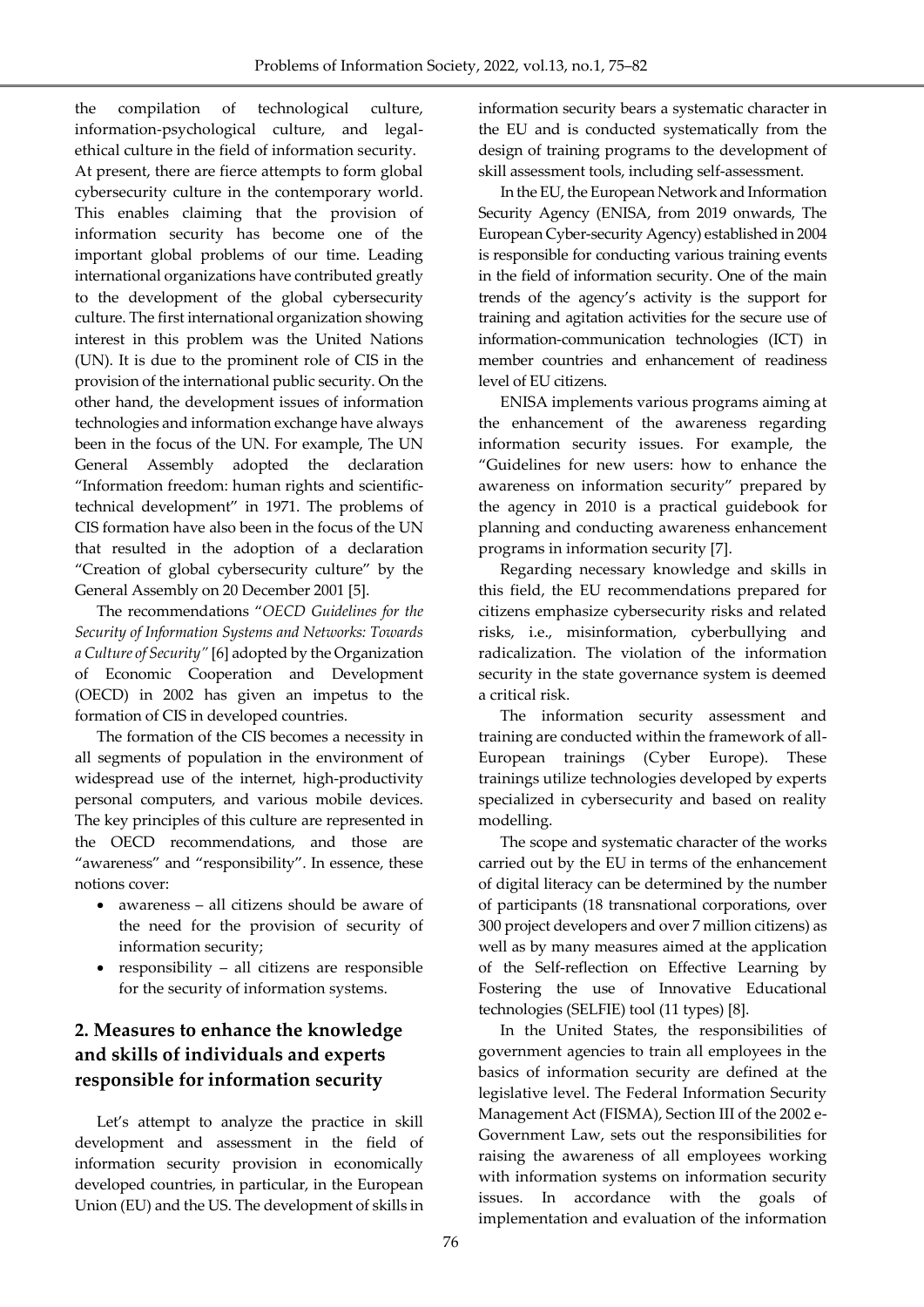security competency development program, employees are divided into 2 groups: "information technology specialists" and "users". The verification of the effectiveness of the implementation of information security policies and procedures, as well as the verification of knowledge, are performed periodically. Requirements for improving information security and their verification methods are specified in a designated document [9].

The 2003 US document "Information Technology Security Introduction and Training Program" elaborates in detail on the basics of information security that should be communicated to all employees.

In the US, the periodic assessment of knowledge is an integral part of the enhancement of information security awareness proqram. Tests are main tools used in this case alongside sudden examinations, the use of specifically prepared notifications, and additional examination methods, such as the violation monitoring and registration of adopted information security policy.

The Cyber Security Skills Model [10] developed by the US Human Resources Administration in 2011 identifies a set of important competencies for information security professionals in various fields.

The approach proposed in this document is used to standardize the job functions performed by information security professionals in many of the US government agencies to unify the requirements for their primary specialization and to determine the need for additional education.

The document "National Initiative for Cybersecurity Education, (NICE): the structure of cybersecurity human resources" [11] dated 2017 includes a model for determining the degree required from information security specialists with various profiles who perform job tasks. The document mentions 52 functional specializations engaged in the provision of information security and provides a list of tasks for each of them, as well as shapes adequate knowledge, skills, and competences.

Currently, several international organizations are engaged in the organization and conduct of wide-scale national and transnational cybertrainings (table 1.).

The EU occupies a special place among the aforementioned organizations; it organizes and conducts cyber-trainings based on designated documents adopted by the European Commission. These trainings are based on several documents adopted by the EU Commission.

For example, the resolution adopted by the Council of the European Union in 2009 created a legal basis for "conducting national cyber-trainings" and was a call for an active participation in international, transnational cyber-trainings. The first cyber-training by the EU was conducted in 2010 (Cyber Europe, 2010), and the joint cyber-training of the US and the EU was held in 2011.

The following include main trends of cybersecurity development set out in The European Digital Agenda on "Trust and Security" which is an integral part of the "Europe 2020" Strategy [12]:

- policy enforcement in the sphere of network and information security;

- preventing contemporary cyberattacks on critically important state and commercial information systems;

- establishing European platform for fighting cybercrimes;

- exploring the necessity for creating an European center for fighting cybercrimes;

- studying the methods of informing users in case of security system violation (loss, theft and alteration of personal data and other confidential information);

- monitoring the compliance with privacy rules on the Internet;

- supporting the mechanism of informing about illegal online content and raising awareness about safe Internet among children;

- providing a hotline for receiving information on revealing illegal contents by EU member states;

- creating national alert platforms raising awareness regarding EU-scale threats;

- etc.

| Table 1. List of international organizations conducting cybertrainings |  |  |
|------------------------------------------------------------------------|--|--|
|                                                                        |  |  |

| Name of organizations conducting cybertrainings | Internet website |
|-------------------------------------------------|------------------|
| Asia-Pacific Economic Cooperation (APEC)        | www.apec.org     |
| Association of SouthEast Asian Nations (ASEAN)  | www.asean.org    |
| <b>European Union (EU)</b>                      | www.europa.eu    |
| <b>Council of Europe</b>                        | www.coe.int      |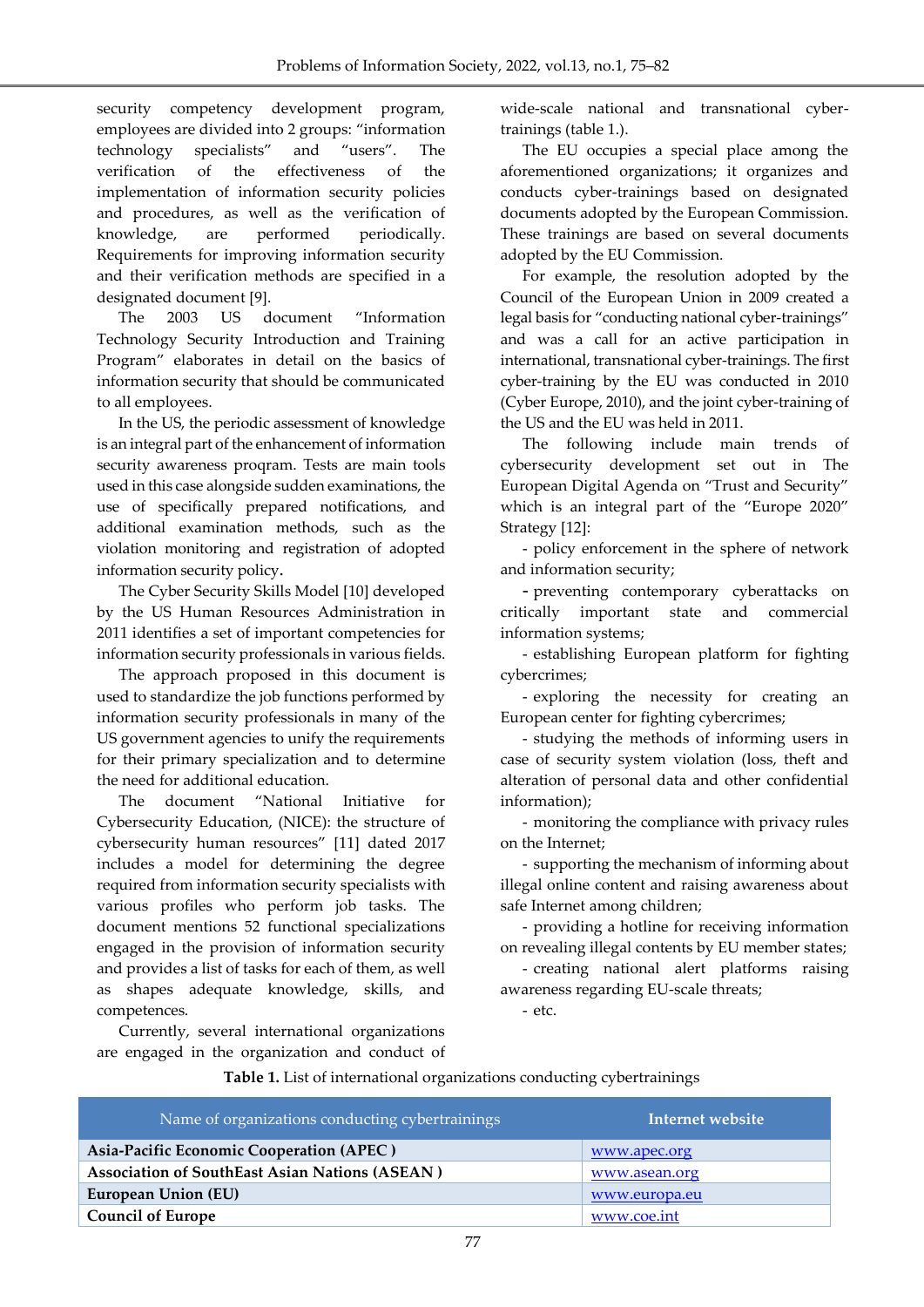| Europol                                                            | www.europol.europa.eu           |
|--------------------------------------------------------------------|---------------------------------|
| Forum of Incident Response and Security Teams (FIRST)              | www.first.org                   |
| Group of eight (G8)                                                | www.g8russia.ru                 |
| Institute of Electrical and Electronics Engineers (IEEE)           | www.ieee.org                    |
| <b>International Electrotechnical Commission (IEC)</b>             | www.iec.ch                      |
| <b>International Organization for Standardization (ISO)</b>        | www.iso.org                     |
| <b>International Telecommunication Union (ITU)</b>                 | www.itu.int                     |
| <b>Internet Corporation for Assigned Names and Numbers (ICANN)</b> | www.icann.org                   |
| <b>Internet Engineering Task Force (IETF)</b>                      | www.ietf.org/about/mission.html |
| <b>Internet Governance Forum (IGF)</b>                             | www.intgovforum.org/cms         |
|                                                                    |                                 |

## **3. Raising the level of culture of information security among citizens and various population groups**

As already known, one of the main problems in the development of the information society is to ensure the information security of the state, society and individuals, i.e., the members of this society. Everyone should have some essential knowledge in the field of information security to combat the growing information threats, cybercriminals, cyber fraudsters, cyber-hooligans, and etc. to be able to protect himself/herself. In this regard, users must first be aware of the dangers they may face while working on the Internet and using various electronic services.

In addition to the involvement of individuals in mass trainings and the mechanisms such as extensive advocacy work and the establishment of "hotlines" are used for the CIS formation and skill development in this sphere.

Although countries differ for the development rate of the information society, the problems of information security in almost all countries are practically the same. Approaches to solving these problems differ depending on the cultural level of the country and the national legal framework in this area.

Most countries adopt various measures, first, to raise awareness of citizens regarding threats they face in information space and protection mechanisms against these threats, and to advance the level of the CIS. These measures focus on various issues, from general information security issues to protection of personal data, electronic signature, electronic identification document,

electronic health services and security risk management [13].

Awareness-raising activities cover a wide range of social groups, from ordinary citizens to professionals working in public organizations and the private sector.

In developed countries, governments organize many conferences and seminars to raise the level of CIS of civil servants, including representatives of the private sector, and sometimes citizens. One way to form an CIS is to develop and disseminate free information materials, recommendations, and guidelines. Television, social networks, and SMS notifications are often used to distribute security materials.

Countries carry out various measures to raise the citizens' awareness of information security issues (Fig. 1).

The largest project in this direction is implemented in the United States. The National Cyber Awareness System provides users with timely and useful information to support the security of their computer systems. The information system is designed for users with different levels of computer training (both professionals and ordinary users of personal computers). Moreover, the US Federal Trade Commission cooperates with several coalitions, such as Anti-Phishing Working Group, National Cyber Security Alliance, etc. for many years to better contribute to consumer education and expand the distribution of print and web publications on information security issues [14].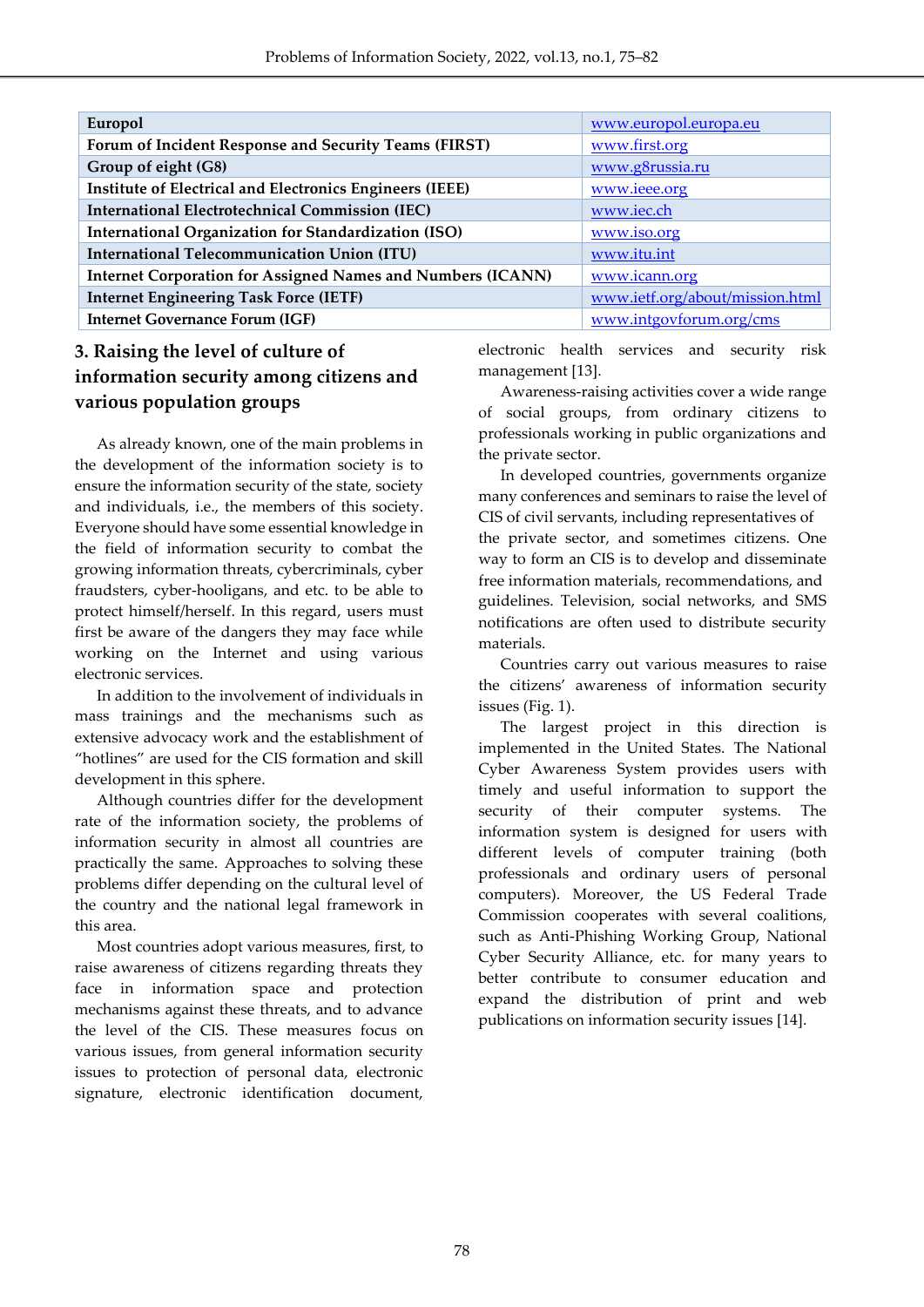

**Fig.1.** Measures for raising citizen awareness

A gateway (*Consumer Information Gateway*) established in Canada provides the citizens with access to all information and services provided by both the Canadian government and nongovernmental organizations. It offers a wide range of publications on cyber security, protection of financial confidentiality in cyberspace, security of electronic purchases, protection of personal data, protection against spam.

An online forum set up in Finland holds interactive discussions with citizens on information security issues. This forum offers citizens to communicate with government agencies. Members of the Government Council for Information Security Management are actively involved in the discussion of information security issues.

It should be noted that the Ministry of Transport and Communications and the Data Protection Ombudsman are responsible for the development and implementation of information security policy in Finland.

The Ministry of Economy, Trade and Industry of Japan and the National Police Agency hold regular seminars with non-governmental organizations to provide users with information on how to protect themselves from computer viruses and unauthorized access to information. Meanwhile, the security portal of the National Police Agency provides online security lectures and technical consultations for the Internet users.

Norway and Spain also have websites to raise public awareness of information security. The site,

created in Norway, offers courses for people from different walks of life (business people, seniors, schoolchildren, teachers, parents, etc.).

Furthermore, recommendations are published on the Internet regarding the methods for privacy protection (accounts, personal data, photos) on how to behave in social networks and chats, safe shopping in online stores, choosing valid passwords, ensuring the security of information exchange, protection against viruses, cyber attacks, and how to protect against Trojans and spyware.

In Spain, the Association of Internet Users conducts information campaigns on information security. Websites and portals are created for the public to provide various information on information security issues. One of those websites is developed by the "Computer Security and Virus Initial Information Center", that provides the Internet users with detailed information about viruses and current warnings. The site also provides general information about computer security, software security updates, expert advice and discussion forums.

Many developed countries take measures to raise the level of information security of small and medium-sized businesses on information security:

Preparation of guidelines and recommendations on security for small and medium businesses;

- Organization of seminars on information security issues;

Development of websites and portals;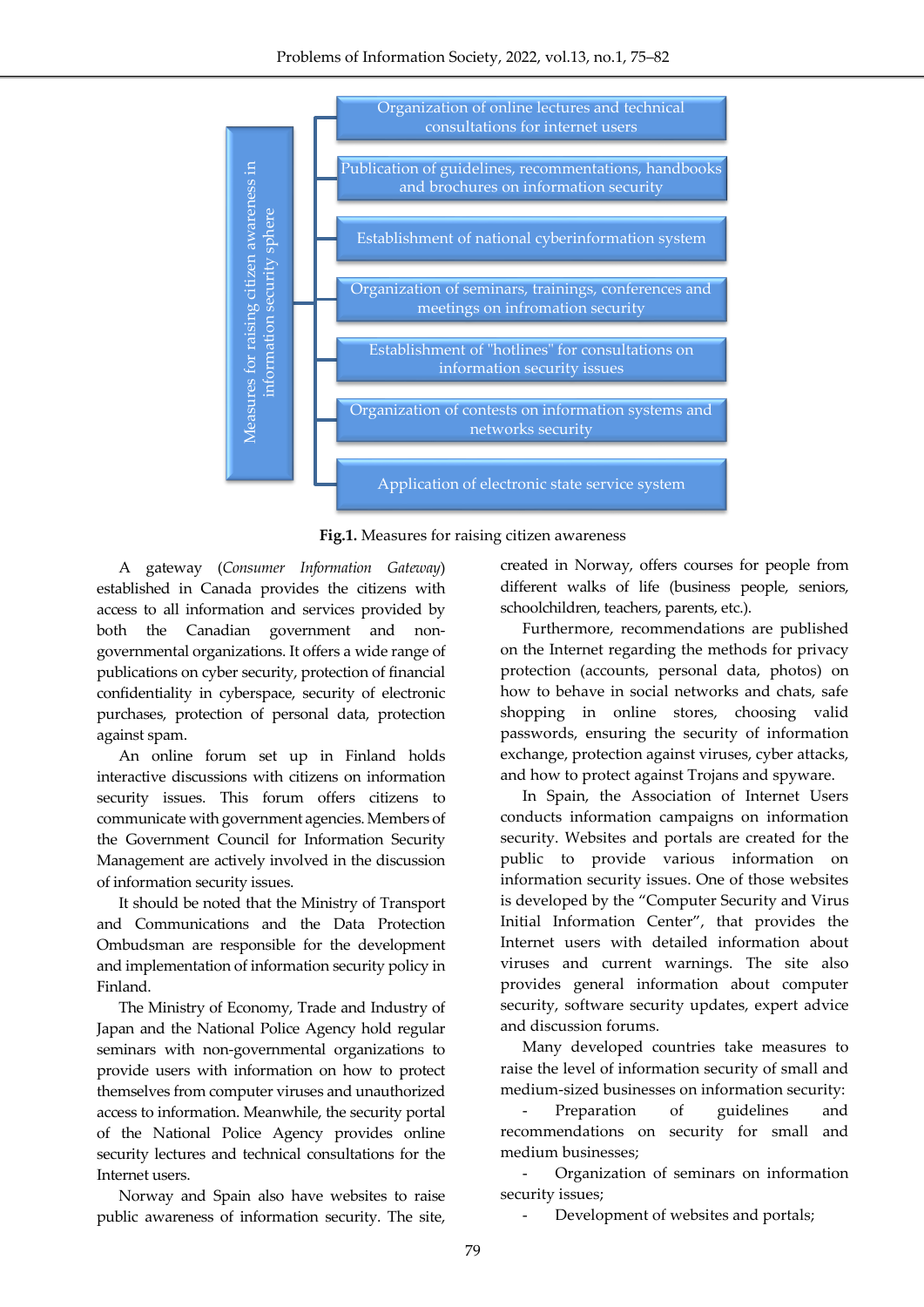Establishment of a resource center on computer security for small businesses;

Implementation of electronic competences in business and administration;

 $_{\text{e}^{\dagger}c}$ 

The member states of the Organization for Economic Co-operation and Development also carry out various awareness-raising and advocacy activities in education for the formation of CIS for students, teachers, parents and adolescents.

#### **4. Measures for establishment of culture of information security in education**

Ensuring the safety of children and adolescents on the Internet, the most vulnerable group of the population, is the focus of both countries and international organizations. Several important steps have been taken in this direction in the EU, one of which was the Safer Internet Program adopted in 1999 [15]. The goal of the program was to combat illegal content and destructive behavior on the network and to ensure the safety of children and adolescents by raising their awareness. The main areas for the implementation of the "Safe Internet" Program were:

- financing projects aimed at creating a safe online environment for children and adolescents;

- supporting Safe Internet Day;

- organizing Safe Internet Forum;

- supporting and stimulating corporate selfregulation;

- cooperation with other international organizations.

The "Safe Internet" program has been implemented in stages since 1999 (1999–2004; 2005– 2008; 2009–2013, etc.).

Three types of Safe Internet Centers (SICs) have been established in EU countries to raise awareness of safe Internet use among citizens throughout Europe, including children and adolescents:

- Awareness centers – those disseminate information materials, hold meetings with children, parents, educators and teachers to raise awareness about the potential online risks that children may face and ways to ensure their safety on the Internet;

- Helplines to provide individual consultations for children, parents and teachers on the provision of security in the network;

- Hotlines to receive information in illegal content detected on the Internet.

The "Insafe" European Network of Safe Internet Centers, which includes information centers and helplines, has been established to coordinate the activities of SICs in the field of information security in European countries [15]. They meet several times a year to share their experiences, as well as exchange information and resources. The network works with schools, families and other relevant organizations to promote the importance of developing collaboration between home and school to ensure safe use of the Internet. One of the important issues is the division of responsibilities between the government, teachers, parents, the media and other institutions involved in protecting the rights and needs of citizens, especially children and youth.

As children and young people are born in the age of modern technology compared to older generations, they master technical skills more easily and do not have difficulty in mastering technology. Therefore, the Information Centers use the knowledge, skills and potential of young people to inform about information security in a more effective way. Members of the youth panel that currently operates within the framework of the Information Centers inform their peers and adults about ways to protect themselves from Internet threats, organize meetings with leaders of national Internet networks in their countries and discuss how to make their services useful and interesting for young people. They also select and recommend useful, interesting, and intellectual resources, and produce a variety of videos, comics, and textbooks on the pros and cons of the Internet.

The Safe Internet Program has been renamed as Better Internet for Kids since 2014. [16]

Many countries are already training cybersecurity specialists from school desks. Thus, in Israeli schools, children learn to program at grade 4. Successful students in this subject are offered additional classes in cryptography and cyber-security at certification centers.

Cybersecurity competitions are held once a year among young people in England. Under British law, school staff are required to be trained in security issues each year, including Internet security. Together with SWGfL, a leading organization in child safety on the Internet, which supports new educational technologies in the country, SIC conducts a wide range of e-safety trainings for schools and other organizations working with children and youth across the country.

The 360 Degree Safe program developed by SWGfL allows schools to evaluate their own network security measures, compare them with others, prioritize the areas where improvement is needed, and, at the same time, receive advice and support to move forward.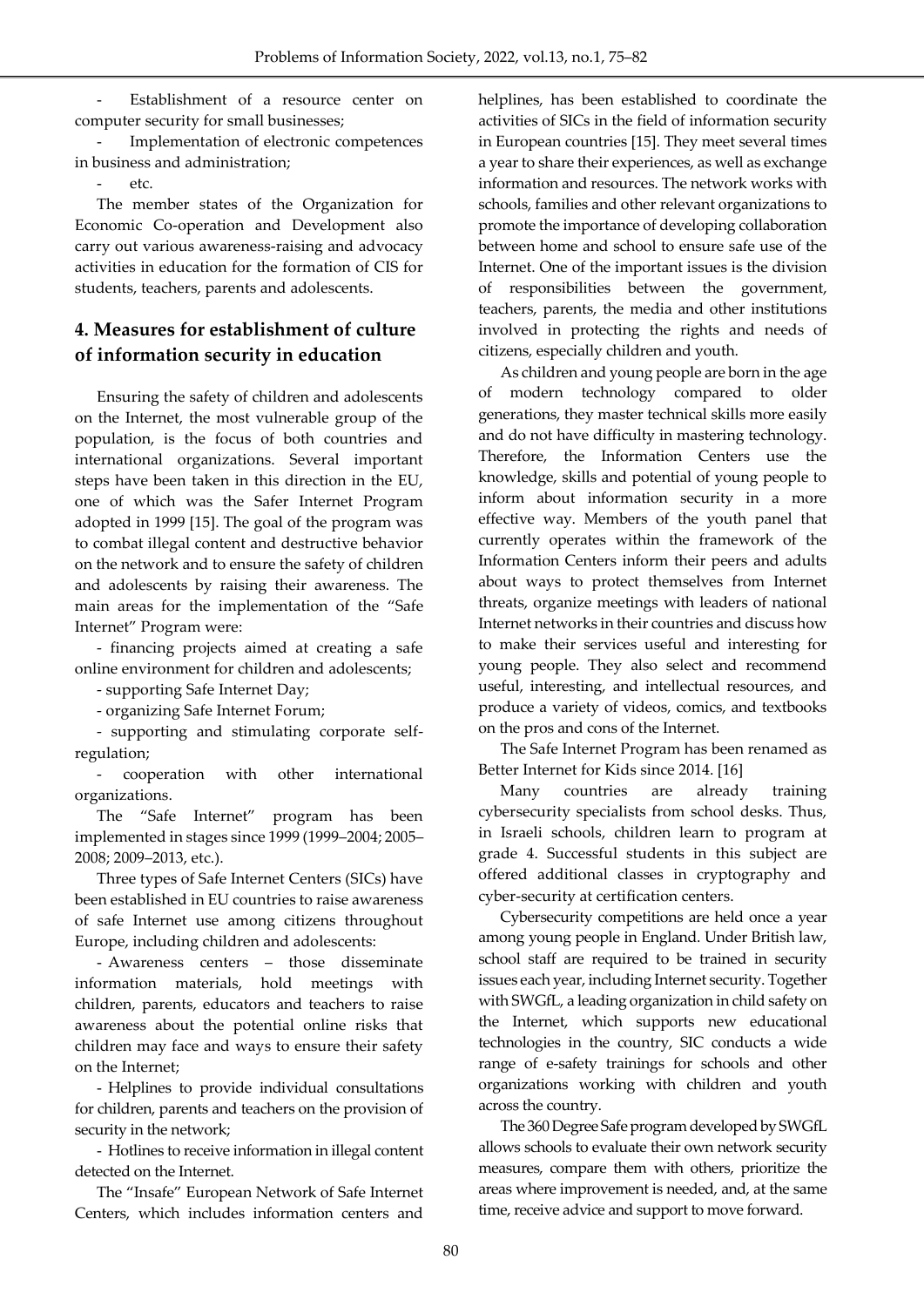In Australia, blockchain and cryptoalgorithms have been taught since 2018 in the primary school. This allows children to receive digital education, as well as bridge the digital divide between children and adults.

The US National Security Agency organizes summer camps for students, schoolchildren and even kindergarten teachers. The practice of creating socalled "white hackers" groups, including students who are well versed in information technology, is widely used. These teams test the software for various vulnerabilities. CTF (Capture the flag) team competitions on information security and system administration are organized to improve the skills of information security specialists.

The International Cyber Sport Federation was established in the Republic of Korea in 2008 and is now very popular in many countries around the world. Competitions in computer sports are held for both professional and amateur athletes, as well as students and pupils. In addition, many educational institutions offer computer science training programs in the field of gaming technology. Ahlman Vocational College of Finland (Orivesi) organizes education in three areas: "technologies of development of computer games", "computer game design", and "cyber sport" [18].

In 2021, the SIC of Greece developed new digital materials for each level of education. The package "Back to School" is available on the SIC's website and is aimed at everyone, from young children to high school students, parents and educators. With the help of these materials, an attempt is made to inform high school students about the language of hate on the Internet, which has recently become widespread. Through various activities, students are taught to recognize the language of hatred and how to react to it when encountered. This year, special attention is paid to informing students about cybercrime: how to protect them from fraudsters and how they should react when faced with this situation. Through interactive presentations and quizzes, learners study about viruses and how to protect themselves from them, such as using secure passwords, determining if an email or information is dangerous, and how to protect against phishing. Even young children are taught the rules of proper use of the Internet with the help of fairy-tale characters.

The Portuguese National Cyber Security Centre organizes large-scale open online courses for employees working in all fields, including education. In 2019, a course "Citizens in Cyber Security" was developed [16]. It instils "cyberhygiene" recommendations and practical skills for ordinary workers in various sectors of the economy, and are involved by over 30,000 citizens in the first year. Based on the opinions, wishes and notes of the course participants, misinformation, online shopping and safe use of social networks were included in the course program.

The 2017 Cyber Security Event in Brussels [20] calls on EU countries to make a commitment to include cybersecurity in their academic and professional training programs. It states the necessity to strengthen the critical thinking of children and youth, increase their level of media literacy so that they can adequately respond to threats, cyber threats, cyber security threats and fraud in the content of false information.

The document states that cybersecurity education should not be limited to IT specialists, but should be included in the curriculum in engineering, business management, law and other areas. Finally, teachers and high school students need to be educated on cybercrime and cybersecurity. Since 95% of incidents are intentional or unintentional, cybersecurity is the responsibility of every human

### **5. Conclusion**

It is very important to achieve the comprehensive development of the information society, the transition to the digital economy, as well as the development of CIS in society to ensure the information security of both government and commercial enterprises and citizens.

International organizations and individual countries take measures to increase and develop the level of societal CIS in several directions: increasing the competence of specialists in information security and its assessment; raising the level of awareness of government employees, small and medium business representatives in the field of information security; raising the level of awareness of citizens, including the elderly; apprising children and youth, teachers and parents about information security risks and methods of protection in the education system, as well as the norms of ethical behavior, etc..

The analysis of foreign experience and various cybercrimes on the Internet in our country (cyberbullying, dissemination of fake information, seizure of information on bank cards of citizens, blackmail with videos, insulting people on social networks, etc.) provided a ground to conclude that the solution to this problem is to create a system for educating citizens on safe behavior skills on the